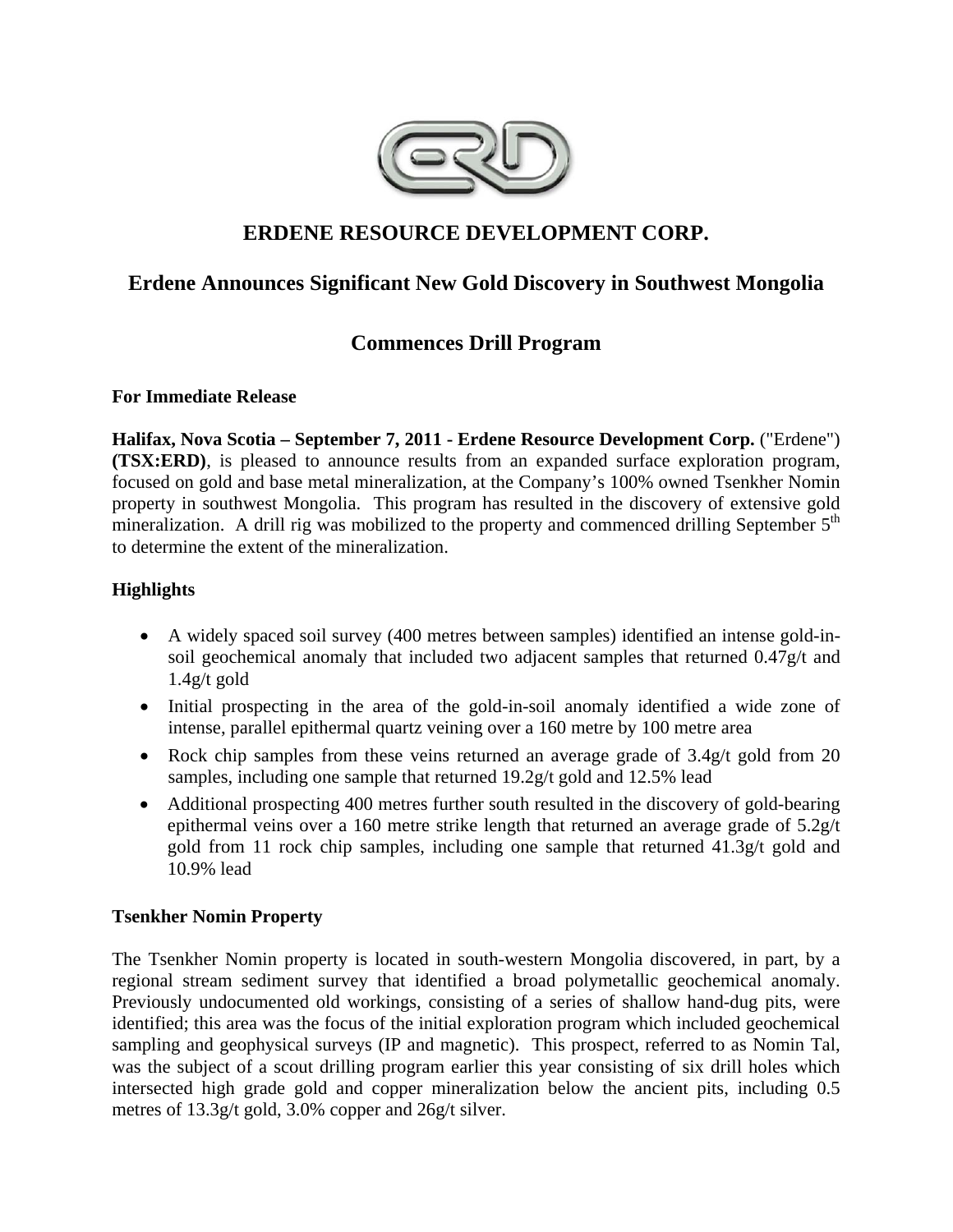As a result of these encouraging assays, an expanded exploration program was carried out including geological mapping, rock chip sampling and a soil geochemical survey at 400 metre intervals. This expanded exploration program identified a number of significant new discoveries over a large area of the Tsenkher Nomin property including several high grade gold anomalies. The most significant of the new discoveries is a large polymetallic anomaly (gold and lead with lesser zinc and copper) referred to as Altan Nar. The geochemical anomaly at Altan Nar extends over an area approximately 2 kilometres by 3 kilometres. Geochemical results include high grade gold (41.3g/t) from rock chip sampling and wide-spread soil anomalies which include highly anomalous values for gold (up to 1.5g/t) and lead (up to 2.6%).

To view a detailed presentation of the Tsenkher Nomin gold and base metal prospect, please visit the Featured Items section of our website at www.erdene.com.

### Altan Nar

The Altan Nar area is located approximately 2.5 kilometres southwest of the Nomin Tal coppergold prospect. The Altan Nar prospect contains several new polymetallic epithermal discoveries with the two most significant to date referred to as Altan Nar 1 and Altan Nar 2.

Altan Nar 1 contains wide-spread mineralized quartz veins traced over 400 metres along strike and up to 100 metres in width in an area with limited exposure. The area is characterized by widespread massive chalcedony, recrystallized coarse comb, saccharoidal, quartz-carbonate veins and fine comb quartz veinlets. Sphalerite and galena mineralization as well as malachite staining is commonly associated with the quartz veining. A total of 28 rock chip samples were collected from across the Altan Nar 1 prospect with 16 of these samples returning gold values greater than 1g/t with an average of all 28 samples at 2.7g/t gold (range 19.2g/t to 26ppb gold). The Altan Nar 1 samples were also anomalous in silver, lead and zinc. Silver values ranged from less than detection limit (1g/t) to 74g/t (average 11.2g/t); lead values ranged from 205ppm to 12.5% (average 1.02%); and zinc values ranged from 383ppm to 1.59% (average 0.37%). A close-spaced geochemical soil survey (100 metre spacing) has been completed over the Altan Nar 1 area with results pending. Geophysical surveys are currently underway.

Altan Nar 2 is located 400 metres south of Altan Nar 1 and is characterized by polymetallic epithermal quartz veins traced over a 160 metre strike length. Eleven rock chip samples were collected over the 160 metre strike length and all samples returned anomalous gold, silver, lead and zinc values. Gold values ranged from 256ppb to 41.3g/t, with six of the 11 samples returning values greater than 1g/t gold. Silver values ranged from 2g/t to 11g/t (average 9.5g/t). Lead values ranged from 0.4% to 10.9% (average 1.97%), with four of the 11 samples returning values greater than 1% lead. Zinc values ranged from 0.15% to 3.03% (average 1.08%), with five of the 11 samples returning values greater than 1% zinc. Although the mineralization at Altan Nar 2 appears to be associated with narrow quartz veins (less than 1 metre), the area of mineralized quartz veins appears to widen to the north toward Altan Nar 1.

Also of interest are two additional areas (Altan Nar 3 and 4) with anomalous gold, silver, lead and zinc values. Only limited rock chip samples have been taken over these prospects to date.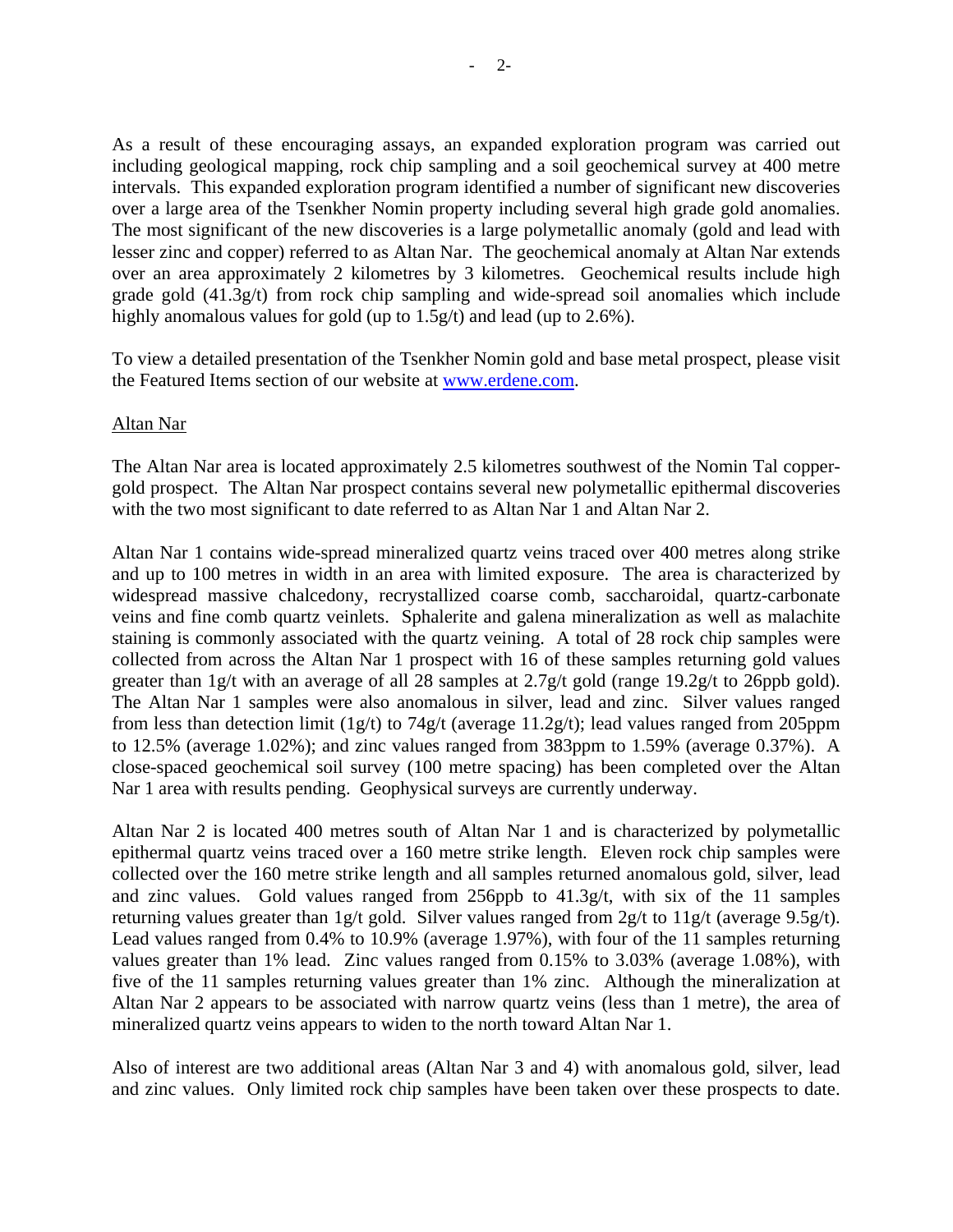Altan Nar 3 is located approximately 600 metres east of Altan Nar 1 and 2. A single rock chip sample returned 11.2g/t gold, 8g/t silver and 0.25% lead. This sample is within a zone of anomalous soil geochemistry. Altan Nar 4 is located 1.5 kilometres southeast of Altan Nar 1 and four rock chip samples, along a 700 metre strike length, all returned values greater than 1.3g/t gold (range 1.3g/t to 3.8g/t) and averaged 2.7g/t gold. These four samples also averaged 13g/t silver, 1.5% lead and 0.52% zinc.

Preliminary rock chip sampling and geological mapping over the four Altan Nar prospects has identified highly anomalous gold mineralization over a zone covering approximately 2 kilometres by 1 kilometre. The potential for additional discoveries within the area of the larger soil geochemical anomaly (2 by 3 kilometres) at Altan Nar is considered by management to be high.

### **Nomin Exploration Plans**

The initial 400 metre spaced soil geochemical program has been expanded with closer spaced sampling (200 and 100 metre intervals) along with detailed geological mapping and rock chip sampling, particularly in the areas of soil geochemical anomalies, including the Altan Nar area. In addition, a geophysical program (IP and magnetic) is currently underway. Results are expected to be received throughout September. Drilling commenced on September  $5<sup>th</sup>$  at Nomin Tal and will continue at Altan Nar by mid-September.

## **Qualified Person**

J.C. (Chris) Cowan, P.Eng. (Ontario) is a Qualified Person as that term is defined in National Instrument 43-101 and has reviewed and approved the technical information contained in this news release. All samples have been assayed at SGS Laboratory in Ulaanbaatar, Mongolia. In addition to internal checks by SGS Laboratory, the company incorporates a QA/QC sample protocol utilizing prepared standards, blanks and duplicates.

### **About Erdene**

Erdene Resource Development Corp. is a diversified resource company with multiple projects in Mongolia, Canada, and the USA, at various stages of development, from exploration to production; all projects are focused on high-growth commodities. In Mongolia, Erdene's principals have over 14 years of experience in the country's resource sector. A dedicated technical and management team have assembled a strong portfolio of molybdenum-copper, copper-gold, and coal projects throughout the country. These projects, and our in-country experience, provide the Company with a unique opportunity to participate in this period of unprecedented economic growth in Mongolia. This growth is fuelled by the discovery and development of a number of World-class mineral projects that are transforming the country into one of Asia's natural resource capitals.